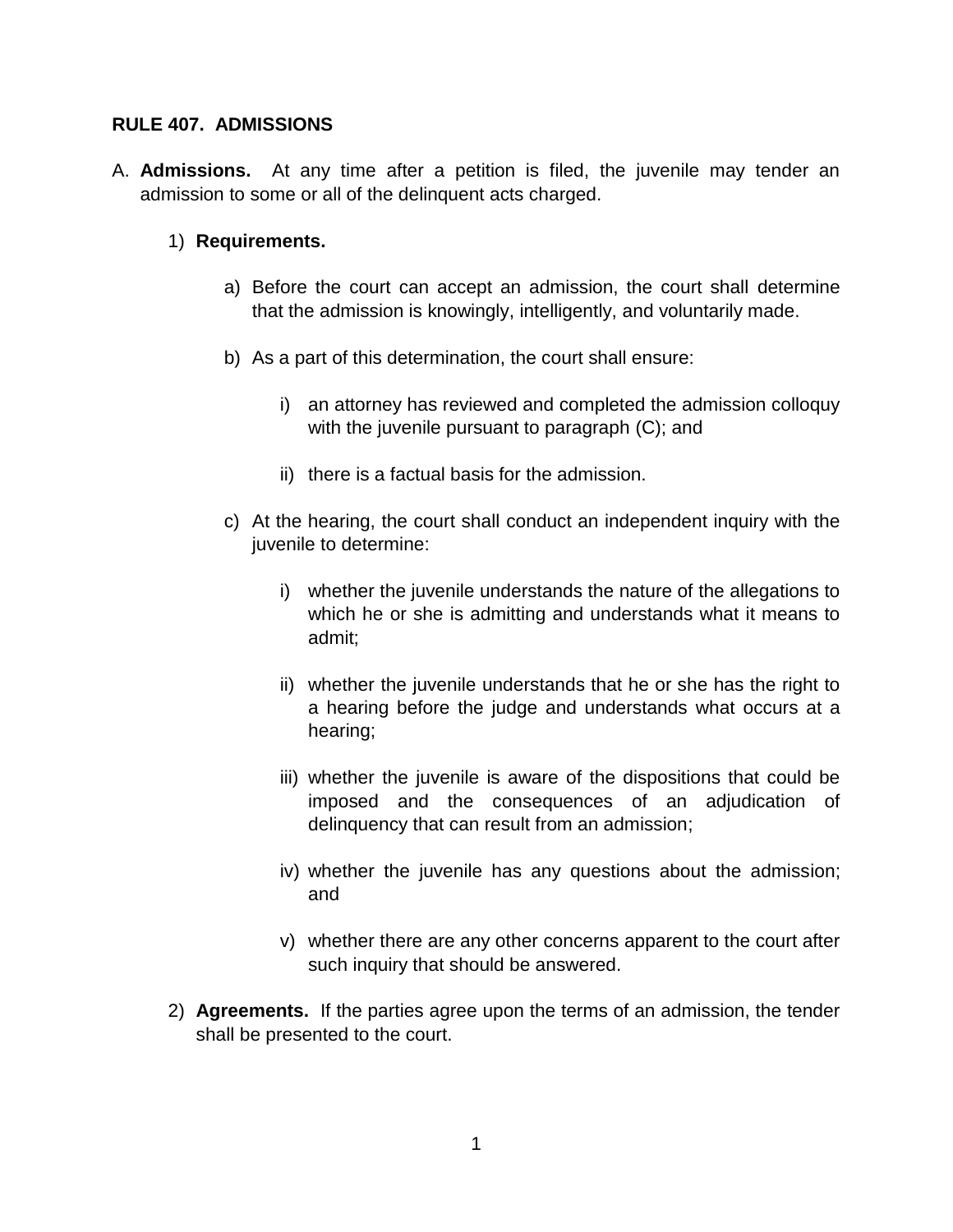- 3) **Court Action.** If the court accepts the tender, the court shall enter an order incorporating any agreement. If the court does not accept the tender, the case shall proceed as if no tender had been made.
- 4) **Limitations on Withdrawals.** An admission may be withdrawn prior to the court entering the dispositional order. After the court has entered the dispositional order, an admission can be withdrawn only upon a demonstration of manifest injustice.
- B. **Incriminating Statements.** An incriminating statement made by a juvenile in the discussions or conferences incident to an admission that is not ultimately accepted by the court or otherwise permitted to be withdrawn by the court shall not be used against the juvenile over objection in any criminal proceeding or hearing under the Juvenile Act, 42 Pa.C.S. § 6301 *et seq.*
- C. **Written Admission Colloquy.** If a juvenile is making an admission, the colloquy shall be:
	- 1) in writing;
	- 2) reviewed and completed with the juvenile by an attorney;
	- 3) submitted to and reviewed by the court; and
	- 4) substantially in the following form: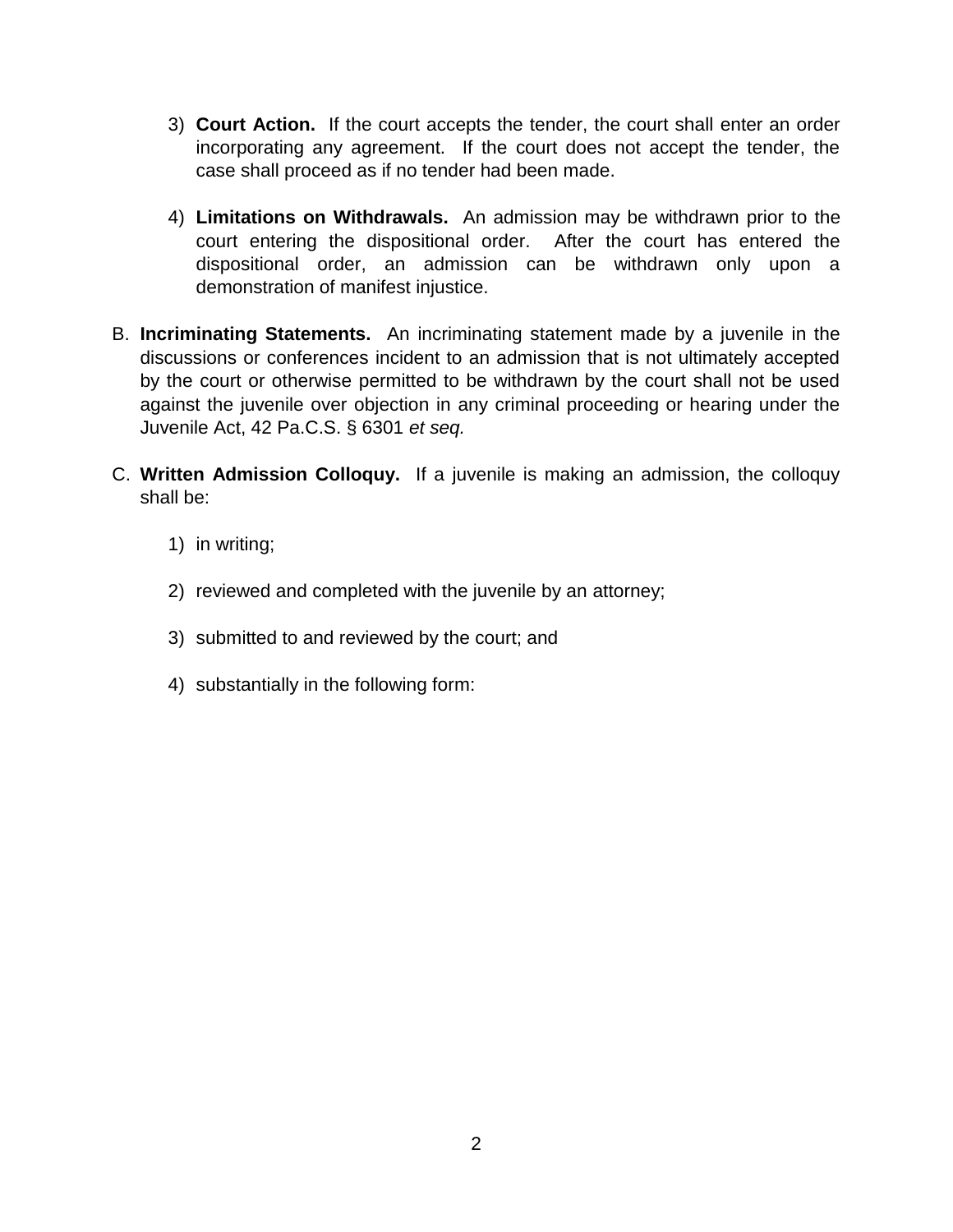## **ADMISSION COLLOQUY FORM**

| In re      | JD<br>٠                                     |  |
|------------|---------------------------------------------|--|
| (Juvenile) | $\overline{\phantom{a}}$                    |  |
|            | <b>Delinquent Act(s):</b><br>$\blacksquare$ |  |
|            | $\overline{\phantom{a}}$                    |  |
|            | ٠<br>$\overline{\phantom{a}}$               |  |
|            | ٠                                           |  |

Answer all of the questions on this form. If you do not understand any question, leave it blank and ask your lawyer or the judge.

I admit that I did the following things (attorney shall list the delinquent acts, grading of acts, and counts):\_\_\_\_\_\_\_\_\_\_\_\_\_\_\_\_\_\_\_\_\_\_\_\_\_\_\_\_\_\_\_\_\_\_\_\_\_\_\_\_\_\_\_\_\_\_\_\_\_\_\_\_\_\_\_

\_\_\_\_\_\_\_\_\_\_\_\_\_\_\_\_\_\_\_\_\_\_\_\_\_\_\_\_\_\_\_\_\_\_\_\_\_\_\_\_\_\_\_\_\_\_\_\_\_\_\_\_\_\_\_\_\_\_\_\_\_\_\_\_\_\_\_\_\_\_

 $\_$  ,  $\_$  ,  $\_$  ,  $\_$  ,  $\_$  ,  $\_$  ,  $\_$  ,  $\_$  ,  $\_$  ,  $\_$  ,  $\_$  ,  $\_$  ,  $\_$  ,  $\_$  ,  $\_$  ,  $\_$  ,  $\_$  ,  $\_$  ,  $\_$  ,  $\_$ 

### **General Information:**

| 1) |                                                                                                                      |
|----|----------------------------------------------------------------------------------------------------------------------|
| 2) | Do you have any other name or nickname?                                                                              |
| 3) | How old are you today? __________________                                                                            |
| 4) | What grade are you in? ________________                                                                              |
| 5) | Can you read, write, and understand English? ___________ (if yes, go to #6)                                          |
|    | a) If you cannot read, has someone read this form to you?                                                            |
|    |                                                                                                                      |
|    | (signature of reader verifies that the form has been read to the juvenile)                                           |
|    | b) If you do not read English, have you been given a translator or a lawyer who<br>speaks your language? ___________ |
|    | c) Did your translator or lawyer read this form to you and explain it?                                               |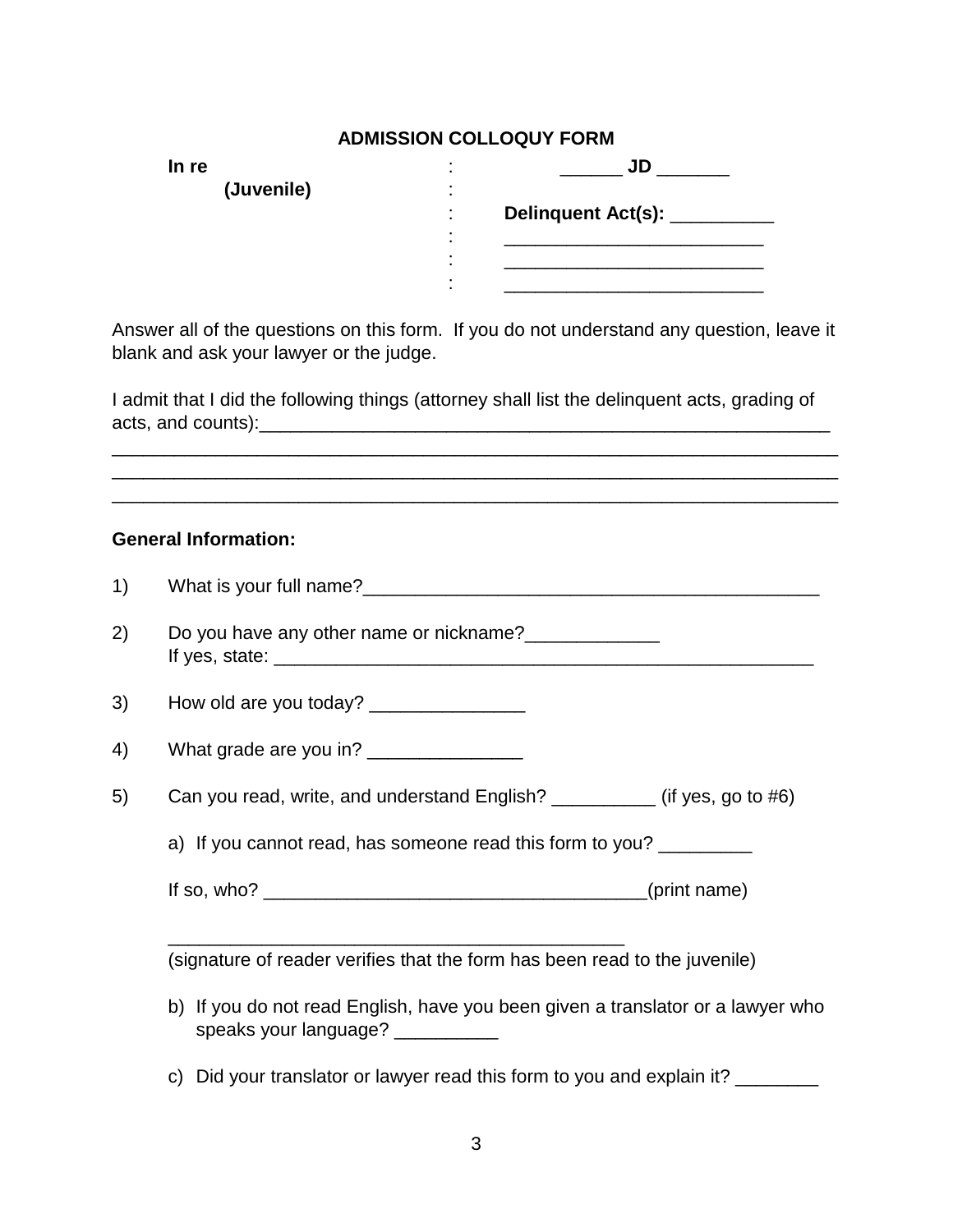If so, who?  $\Box$ 

(signature of reader verifies that the form has been read to the juvenile)

\_\_\_\_\_\_\_\_\_\_\_\_\_\_\_\_\_\_\_\_\_\_\_\_\_\_\_\_\_\_\_\_\_\_\_\_\_\_\_\_\_\_\_\_

### **Knowing and Voluntary Admission:**

- 6) Are you now a patient in a mental hospital? \_\_\_\_\_\_\_\_\_ a) If yes, where? \_\_\_\_\_\_\_\_\_\_\_\_\_\_\_\_\_\_\_\_\_\_\_\_\_\_\_\_\_\_\_\_\_\_\_\_\_\_\_\_\_\_\_\_\_\_\_\_\_ b) Are you being treated for a mental illness? \_\_\_\_\_\_\_\_\_\_\_\_ c) If yes, what are you being treated for?\_\_\_\_\_\_\_\_\_\_\_\_\_\_\_\_\_\_\_\_\_\_\_\_\_\_\_\_\_\_\_ 7) Have you taken any drugs or alcohol yesterday or today that do not make you think clearly? If yes, specify type of drugs and/or alcohol: 8) Has anyone threatened or forced you to sign this form? If yes, explain:  $\blacksquare$
- 9) Have you been promised anything for this admission? If yes, explain:  $\blacksquare$

## **Understanding the Admission:**

 $\overline{\phantom{a}}$  . The set of the set of the set of the set of the set of the set of the set of the set of the set of the set of the set of the set of the set of the set of the set of the set of the set of the set of the set o

- 10) Has your lawyer told you what you did was against the law?
- 11) By admitting what you did, do you understand that you are giving up:
	- a) the right to be presumed innocent**,** which means the judge does not think you broke the law until the D.A. (District Attorney) proves beyond a reasonable doubt that you broke the law (a reasonable doubt is a belief that it is very possible you did not break the law);
	- b) the right to a hearing by a fair judge;  $\frac{1}{2}$
	- c) the right to remain silent and your silence cannot be held against you;
	- d) the right to tell the judge your side of the story;  $\frac{1}{\sqrt{1-\frac{1}{2}}\sqrt{1-\frac{1}{2}}\sqrt{1-\frac{1}{2}}\sqrt{1-\frac{1}{2}}\sqrt{1-\frac{1}{2}}$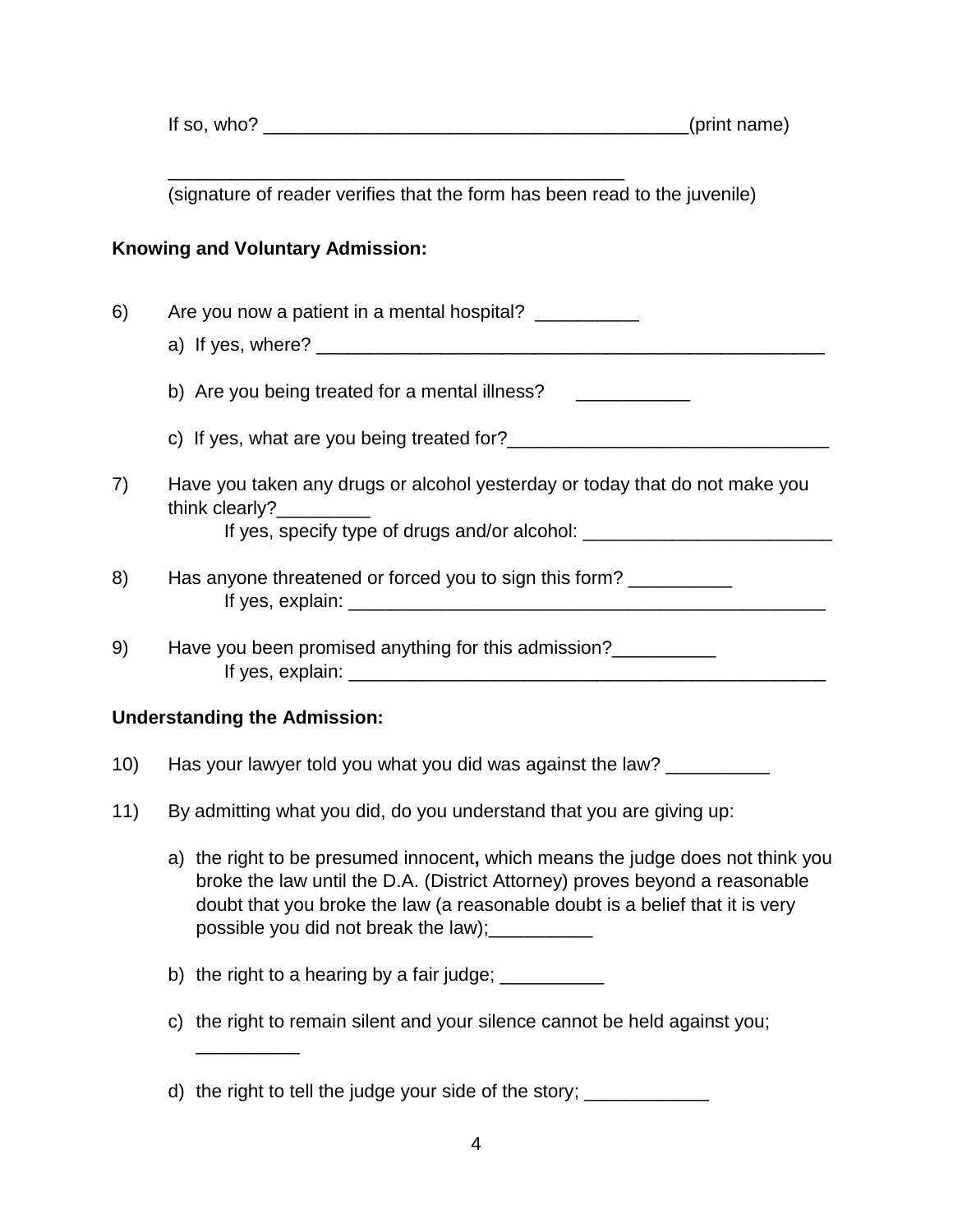- e) the right to ask witnesses questions; \_\_\_\_\_\_\_\_\_\_
- f) the right to present witnesses or evidence to help tell your side of the story, but you do not have to do anything;
- g) the right to tell the judge you disagree with something; \_\_\_\_\_\_\_\_\_\_\_
- h) the right to ask the judge to decide if he or she should hear certain things; and
- i) the right to have a higher court review this judge's decision.
- 12) Do you understand if the judge accepts your admission and believes you need help (finds you delinquent), the judge may make you get help? \_\_\_\_\_\_\_\_\_\_\_

### **Possible Consequences of Adjudication of Delinquency:**

\_\_\_\_\_\_\_\_\_\_

- 13) Do you understand that if you are found delinquent, the judge may make you pay money and place you outside of your home or on probation until you turn 21 years old?
- 14) Are you aware that if you are admitting to \_\_\_\_\_\_\_\_\_\_\_\_\_\_\_\_\_\_\_\_\_\_\_\_\_\_\_\_\_\_\_\_\_

that your driving license will be suspended now or in the future (which means you will not be able to drive)? (lawyer shall write acts on this line, cross off, or write n/a).

\_\_\_\_\_\_\_\_\_\_\_\_\_\_\_\_\_\_\_\_\_\_\_\_\_\_\_\_\_\_\_\_\_\_\_\_\_\_\_\_\_\_\_\_\_\_\_\_\_\_\_\_\_\_\_\_\_\_\_\_\_\_\_\_

- 15) Do you understand that this case can be used against you in the future? For example, if you break the law again, you may get a longer sentence in jail.
- 16) Do you understand that if you are found delinquent, other people may find out about it? You may also have to tell people, including colleges, military recruiters, or employers?
- 17) Do you understand that if you are not a U.S. citizen, it may cause problems, which could include being forced to leave the U.S.?

### **Admission Agreements:**

\_\_\_\_\_\_\_\_\_\_

18) Are you aware that the judge does not have to accept any agreement between you and the District Attorney? (write n/a if no agreement)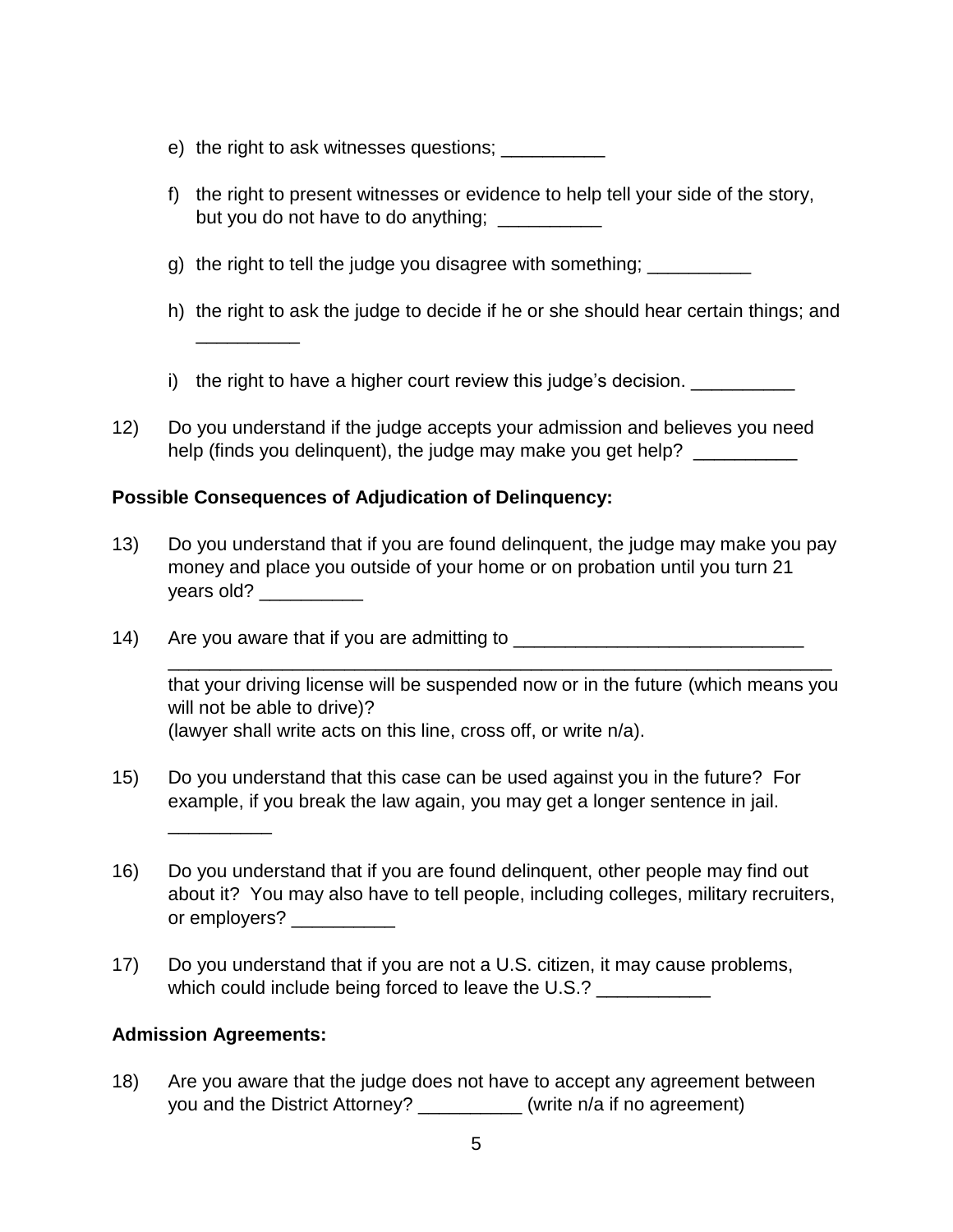19) If you change your mind about admitting to the charges before the judge decides your disposition or consequences, then you can ask the judge to let you take back your admission.

### **Appeals:**

**\_\_\_\_\_\_\_\_\_\_**

**\_\_\_\_\_\_\_\_\_\_**

\_\_\_\_\_\_\_\_\_\_

- 20) If you are found delinquent after this admission, you can have a higher court review your case for only three reasons:
	- **[a) You did not understand this admission or you were forced to admit;**
	- **b) The court was not the proper court to take your admission; or**
	- **c) The judge's disposition or consequence is more than the biggest punishment an adult would get for the same crime. \_\_\_\_\_\_\_\_\_\_]**
	- **a) whether your admission was voluntary (you made your own decision to admit to a charge. No one forced you to do this. You understood what you were doing, including the consequences.); \_\_\_\_\_\_\_\_\_\_**
	- **b) whether the court was the correct court to hear your case (the court had the authority over your case); or \_\_\_\_\_\_\_\_\_\_**
	- **c) whether the court abused its responsibility or made any mistakes in the things that were ordered as your consequences. \_\_\_\_\_\_\_\_\_\_**

If you do not admit, do you understand you have other rights? \_\_\_\_\_\_\_\_\_\_\_

### **Lawyer's Representation and Opportunity to Speak with Guardian**

- 21) Are you okay with what your lawyer did for you and how he or she explained everything?
- 22) Did you talk with your parent or guardian about admitting to the charge(s)?

I promise that I have read the whole form or someone has read the form to me. I understand it. I am telling the truth. I am saying that I have done the things on page 1. I believe that this admission is best for me. The signature below and initials on each page of this form are mine.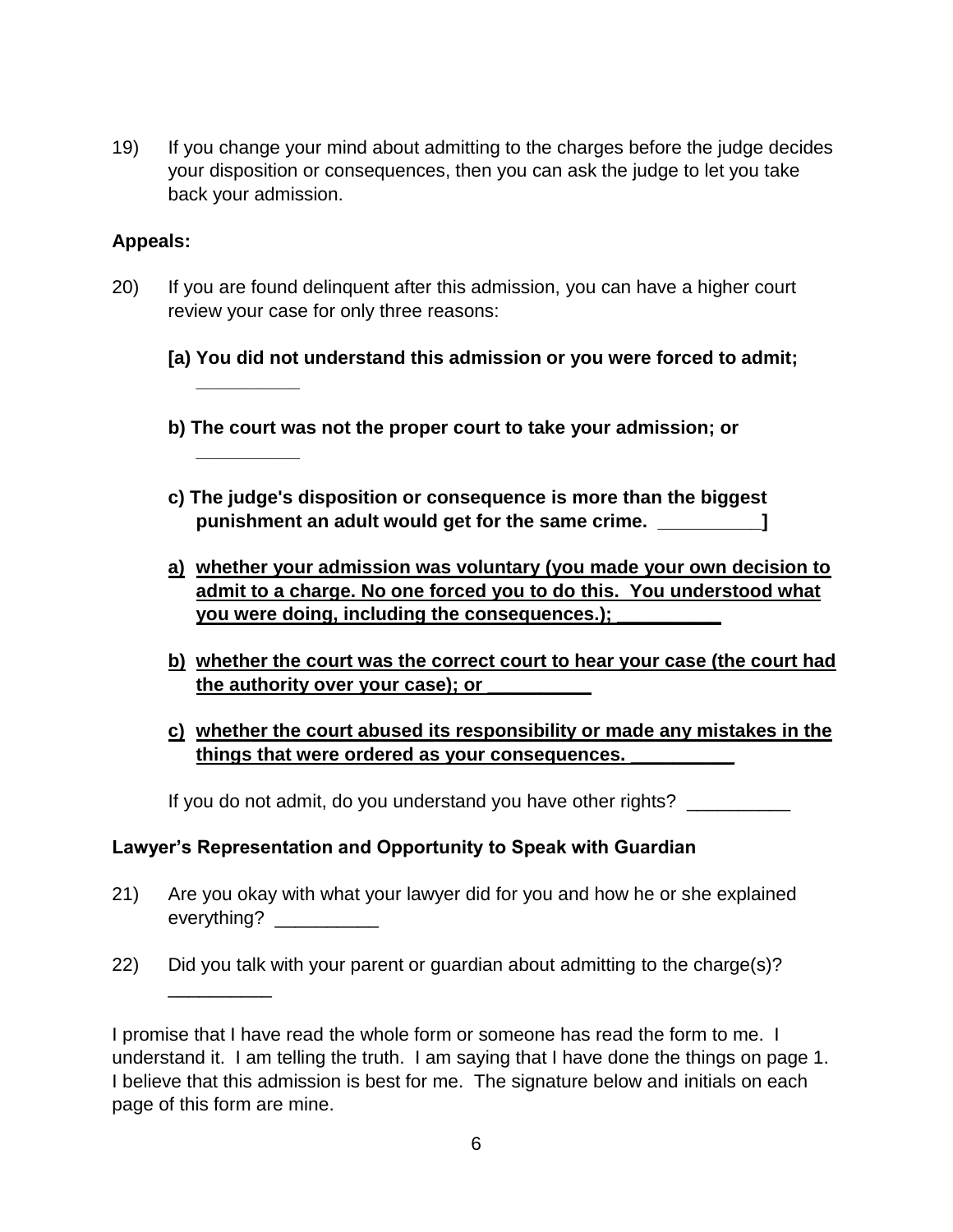# JUVENILE

DATE

I, \_\_\_\_\_\_\_\_\_\_\_\_\_\_\_\_\_\_\_\_\_\_\_\_\_\_, lawyer for the juvenile, have reviewed this form with my client. My client has told me and I believe that he or she understands this form.

\_\_\_\_\_\_\_\_\_\_\_\_\_\_\_\_\_\_\_\_\_\_\_\_\_\_\_\_\_\_\_\_\_\_\_\_\_\_\_\_\_\_\_

\_\_\_\_\_\_\_\_\_\_\_\_\_\_\_\_\_\_\_\_\_\_\_\_\_\_\_\_\_\_\_\_\_\_\_\_\_\_\_\_\_\_\_

\_\_\_\_\_\_\_\_\_\_\_\_\_\_\_\_\_\_\_\_\_\_\_\_\_\_\_\_\_\_\_\_\_\_\_\_\_\_\_\_\_\_\_\_

\_\_\_\_\_\_\_\_\_\_\_\_\_\_\_\_\_\_\_\_\_\_\_\_\_\_\_\_\_\_\_\_\_\_\_\_\_\_\_\_\_\_\_\_

LAWYER FOR JUVENILE

DATE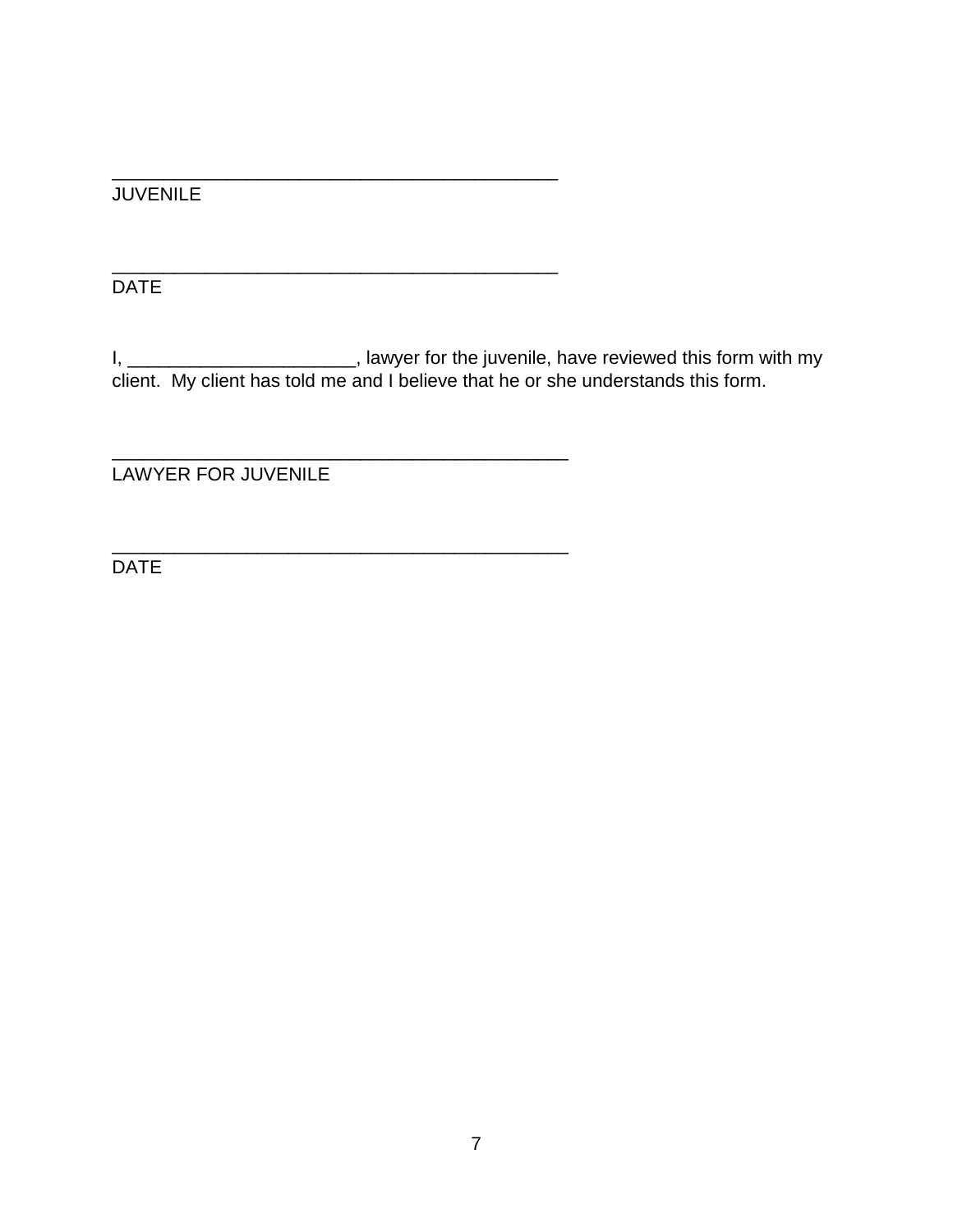D. **Admission to an Act of Sexual Violence.** If a juvenile is making an admission to an act of sexual violence, see 42 Pa.C.S. § 6358, which may render the juvenile eligible for civil commitment for involuntary treatment upon attaining 20 years of age **and subject to SORNA requirements**, then the admission colloquy form set forth in paragraph (C) shall be amended to include substantially the following form: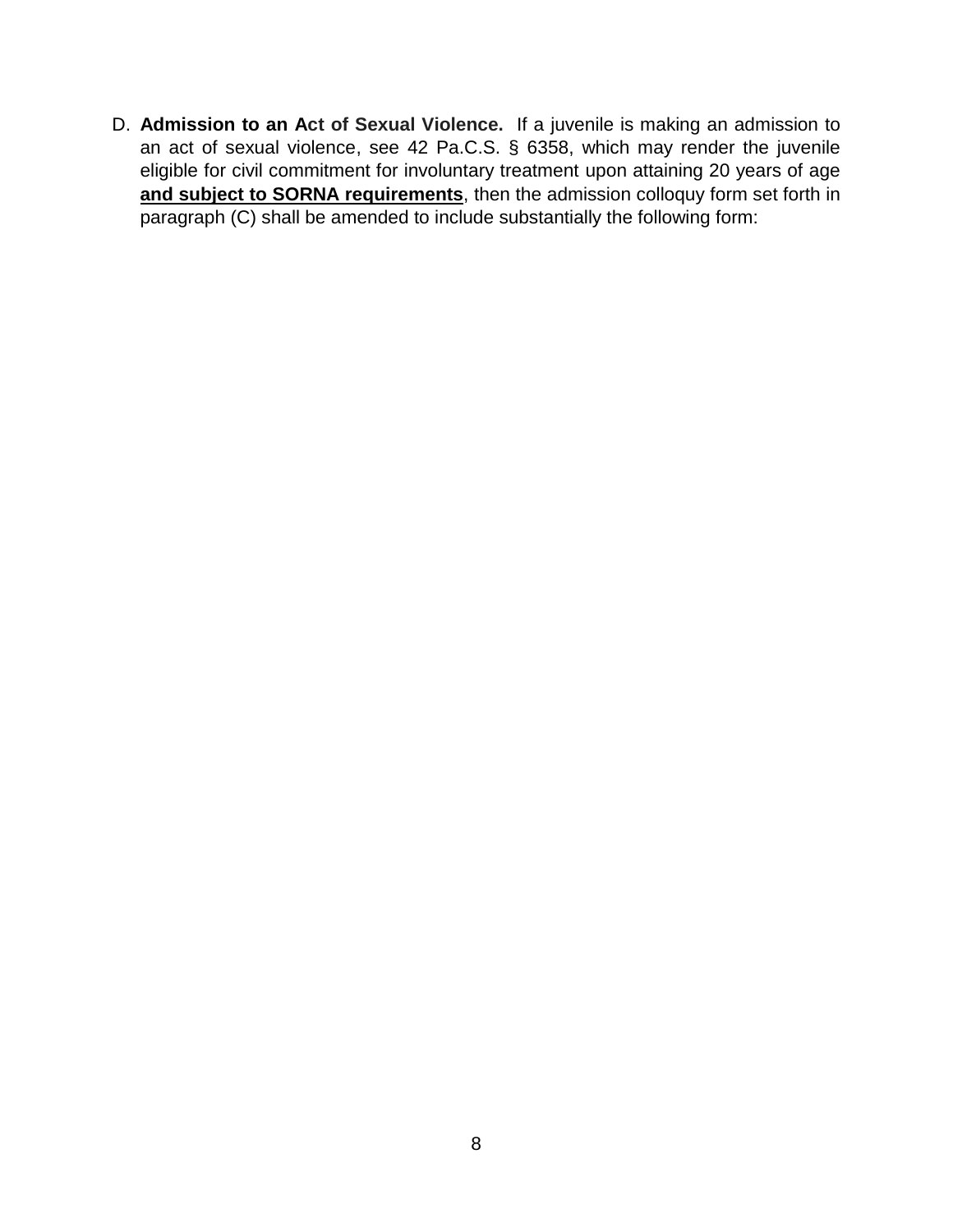## **ADDENDUM TO ADMISSION COLLOQUY FORM**

| In re |            |                     | JD                        |
|-------|------------|---------------------|---------------------------|
|       | (Juvenile) | $\blacksquare$      |                           |
|       |            | ÷                   | <b>Delinquent Act(s):</b> |
|       |            | ٠<br>$\blacksquare$ |                           |
|       |            | ٠<br>٠              |                           |
|       |            |                     |                           |

### **ELIGIBILITY FOR CIVIL COMMITMENT FOR INVOLUNTARY TREATMENT**

### **Civil Commitment Cases**

I did at least one of the crimes (in the box below); AND

If the judge says that I am a delinquent; AND

If I am in placement when I turn age 20,

I can go to a different placement against my will.

*See* 42 Pa.C.S. § 6401 *et seq*.

Check all that are true:

| $\Box$ Rape, 18 Pa.C.S. § 3121                                 | □ Sexual Assault, 18 Pa.C.S. § 3124.1 |
|----------------------------------------------------------------|---------------------------------------|
| □ Involuntary Deviate Sexual<br>Intercourse, 18 Pa.C.S. § 3123 | □ Indecent Assault, 18 Pa.C.S. § 3126 |
| Aggravated Indecent Assault,<br>18 Pa.C.S. § 3125              | □ Incest, 18 Pa.C.S. § 4302           |

1) If I am in placement when I am age 20, SOAB (State Sexual Offenders Assessment Board) will look at information about me to see if I have mental problems that make it hard for me to stop doing sexual crimes. \_\_\_\_\_\_\_\_ initials

*See* 42 Pa.C.S. § 6358.

2) If SOAB thinks that I need treatment, the judge will have a hearing. initials

*See* 42 Pa.C.S. § 6358.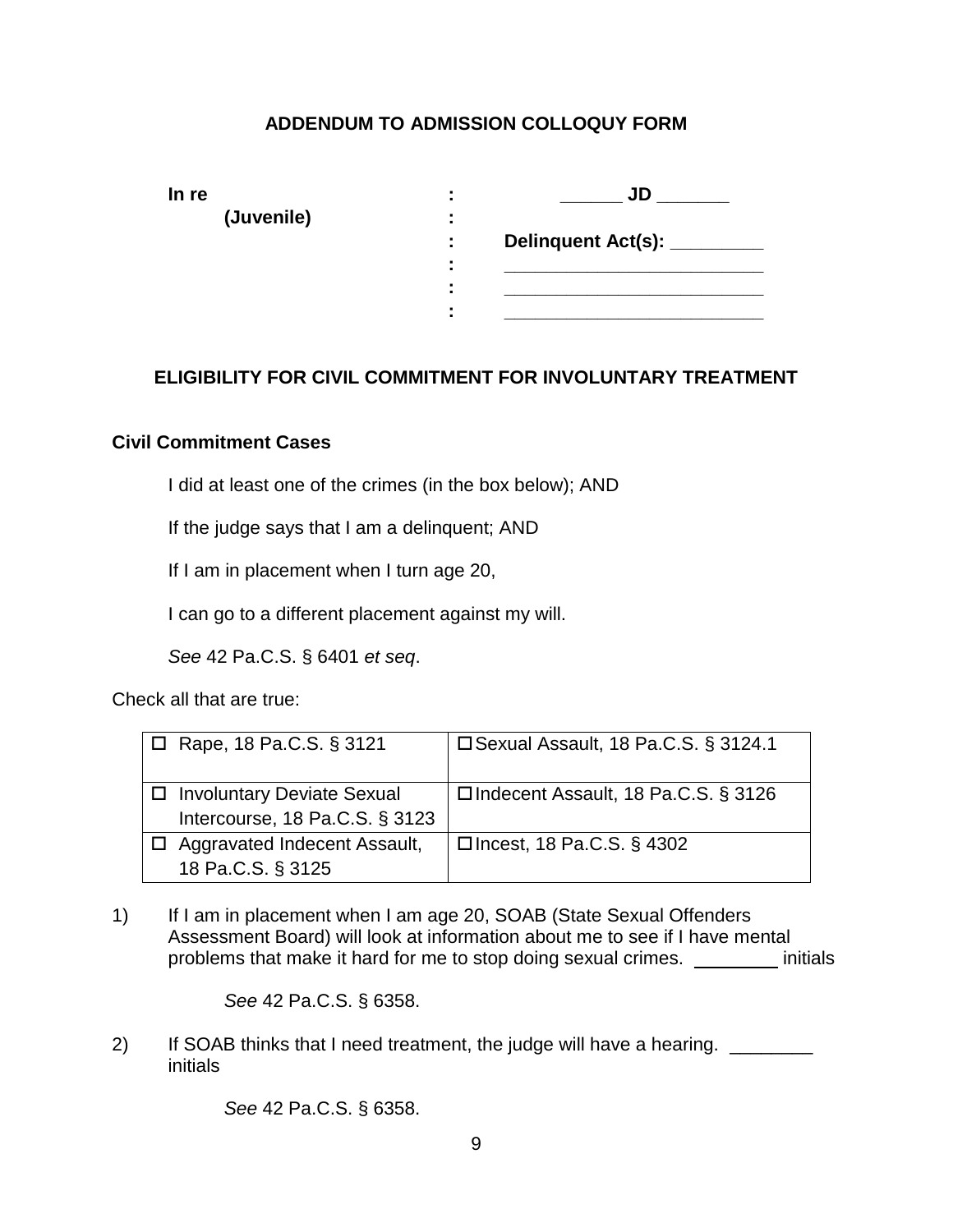3) If the judge agrees I need treatment, I will have a second hearing. \_\_\_\_\_\_\_\_ initials

*See* 42 Pa.C.S. § 6358.

- 4) At the hearing, the judge will decide if I have mental problems that make it likely that I will do sexual crimes again. If the judge says yes**[,]:**
	- **a)** I will go to a different placement for at least one year. \_\_\_\_\_\_\_\_\_\_ initials

*See* 42 Pa.C.S. §§ 6403 & 6404.

**b) I will be required to register as a sex offender under the Sex Offender Registration and Notification Act. initials**

*See* **42 Pa.C.S. § 9799.13(9)**

**c) If and when I am released from this different placement, I must register with the state police and report to them every 90 days for at least 25 years. It is a crime not to register and report to the state police. Information about me and my crime will also be available for everyone to see on the internet. \_\_\_\_\_\_\_\_ initials**

*See* **42 Pa.C.S. §§ 9799.15(a)(5), (a.2) & 9799.15(b)(1)(iii); 18 Pa.C.S. § 4951.1.**

**d) If I am released from this different placement and continue to register and report to the state police and I do not commit any more serious crimes for at least 25 years, I can ask the judge whether I can stop registering and reporting to the state police. \_\_\_\_\_\_\_\_ initials**

## *See* **42 Pa.C.S. § 9799.15(a.2).**

5) The judge will look at my case each year. I will stay in that placement for as long as the judge decides that I have mental problems that make it likely that I will do sexual crimes again. \_\_\_\_\_\_\_\_ initials

*See* 42 Pa.C.S. § 6404.

6) If the judge says I can leave placement, I must continue to get treatment when told for my mental problems. The judge will look at my case after one year.  $\blacksquare$  initials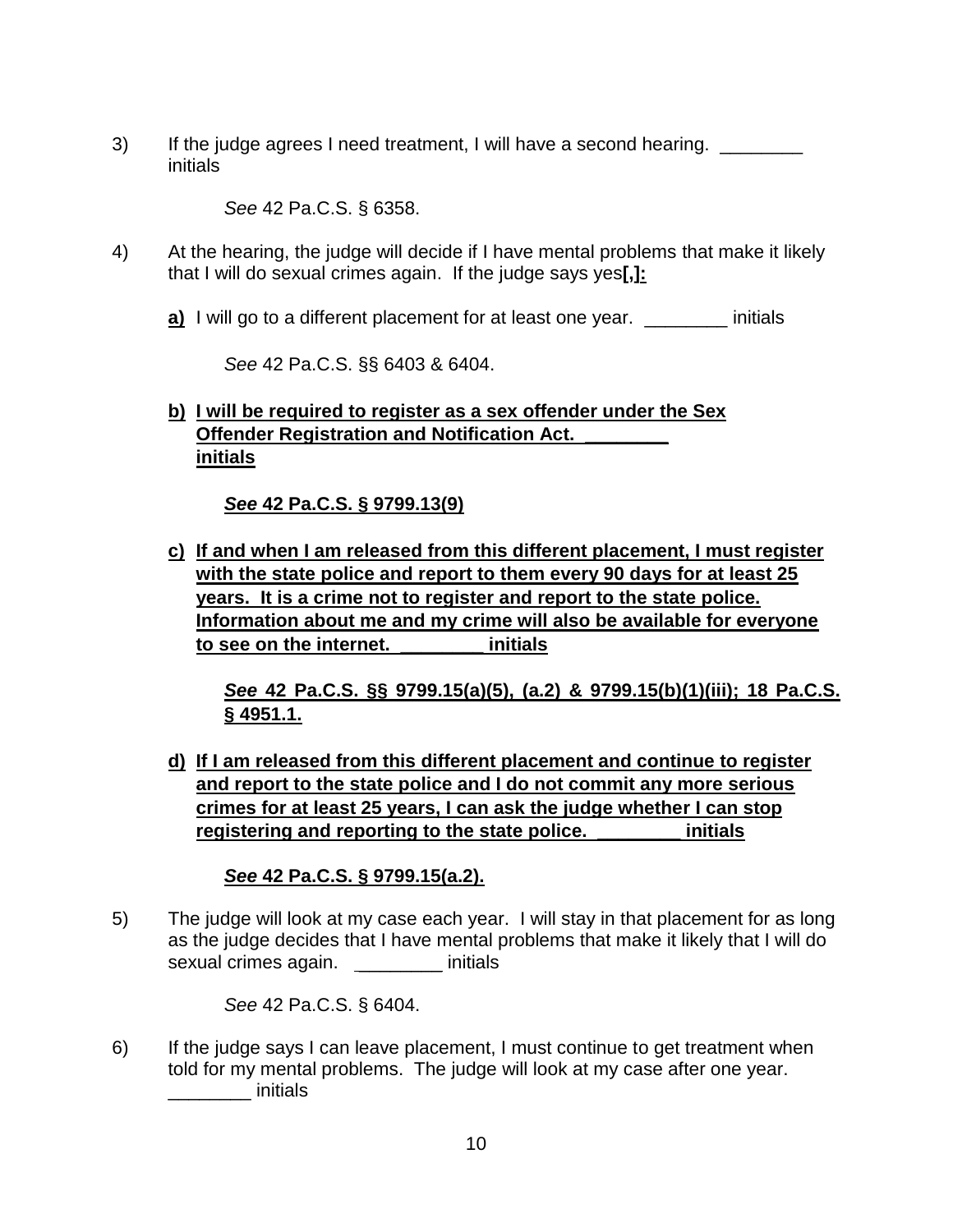*See* 42 Pa.C.S. §§ 6404.1 & 6404.2.

7) If the judge says I can stop getting treatment after one year, I still must talk to a counselor every month. \_\_\_\_\_\_\_\_ initials

*See* 42 Pa.C.S. §§ 6404.1 & 6404.2.

8) If I do not obey these rules or the counselor says I cannot stop my bad actions, I will be sent back to placement. \_\_\_\_\_\_\_\_ initials

*See* 42 Pa.C.S. § 6404.2.

## **Lawyer's Representation and Opportunity to Speak with Guardian**

- 9) Did you talk with your lawyer before you decided to tell the judge you did the crimes (delinquent acts)?  $\Box$  Yes  $\Box$  No
- 10) Are you okay with what your lawyer did for you?  $\Box$  Yes  $\Box$  No
- 11) Did your lawyer answer all your questions?  $\Box$  Yes  $\Box$  No
- 12) Did you talk with your parent or guardian about saying you did the crimes?  $\Box$ Yes  $\sqcap$  No

If you answered no, would you like to talk with them now?  $\Box$  Yes  $\Box$  No

I have read this form or someone has read this form to me.

\_\_\_\_\_\_\_\_\_\_\_\_\_\_\_\_\_\_\_\_\_\_\_\_\_\_\_\_\_\_\_\_\_\_\_\_\_\_\_\_\_\_\_

I understand the form and what I have to do. The signature below and initials on each page of this form are mine.

\_\_\_\_\_\_\_\_\_\_\_\_\_\_\_\_\_\_\_\_\_\_\_\_\_\_\_\_\_\_\_\_\_\_\_\_\_\_\_\_\_\_\_ **JUVENILE** 

## DATE

I, \_\_\_\_\_\_\_\_\_\_\_\_\_\_\_\_\_\_\_\_\_\_\_\_\_\_, lawyer for the juvenile, have reviewed this form with my client. My client has informed me and I believe that he or she understands the rights, consequences, and dispositions outlined in this form. I have completed the foregoing sections with my client. I have explained them. I have no issues with my client admitting to the delinquent acts.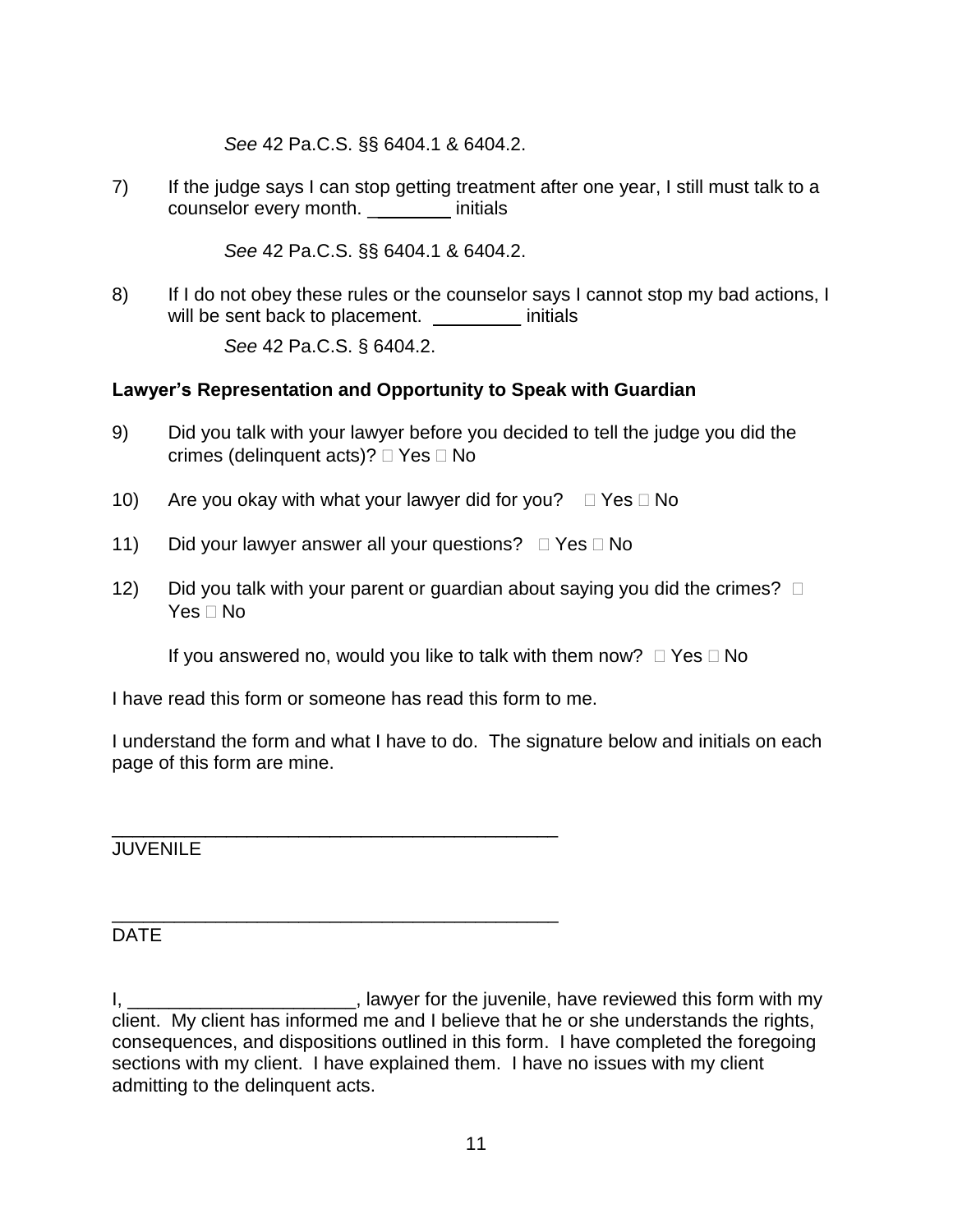#### \_\_\_\_\_\_\_\_\_\_\_\_\_\_\_\_\_\_\_\_\_\_\_\_\_\_\_\_\_\_\_\_\_\_\_\_\_\_\_\_\_\_\_\_ LAWYER FOR JUVENILE

\_\_\_\_\_\_\_\_\_\_\_\_\_\_\_\_\_\_\_\_\_\_\_\_\_\_\_\_\_\_\_\_\_\_\_\_\_\_\_\_\_\_\_\_

DATE

### **Comment**

Under paragraph (A)(1), the court is to determine if the admission is knowingly, intelligently, and voluntarily made by asking questions to ascertain the juvenile's ability to comprehend the written colloquy and to make an admission.

The written colloquy serves as an aid for the court in making its determination that the admission is knowingly, intelligently, and voluntarily made and it does not supplant the court's responsibility to conduct a sufficient inquiry to support its determination pursuant to paragraph (A)(1).

Nothing in this rule prohibits the judge from reviewing the entire written colloquy with the juvenile on the record or asking more questions than required under paragraph  $(A)(1)(c)$ .

The admission colloquy is similar to a guilty plea colloquy in criminal court; however, the juvenile court judge has special responsibilities under the Juvenile Act in providing a balanced attention to the protection of the community, the imposition of accountability for delinquent acts committed, and the development of competencies to enable juveniles to become responsible and productive members of the community. *See* 42 Pa.C.S. § 6301.

If the court finds an admission is not knowingly, intelligently, and voluntarily made, the case is to proceed to a hearing pursuant to Rule 406. The decision whether an admission is knowingly, intelligently, and voluntarily made is not appealable to another common pleas judge; therefore, the admission may not be presented to another judge once this determination has been made.

Under paragraph (A)(3), if the disposition agreed upon by the parties is unavailable or the court does not agree with the terms of the tender, the case is to proceed as if no tender had been made.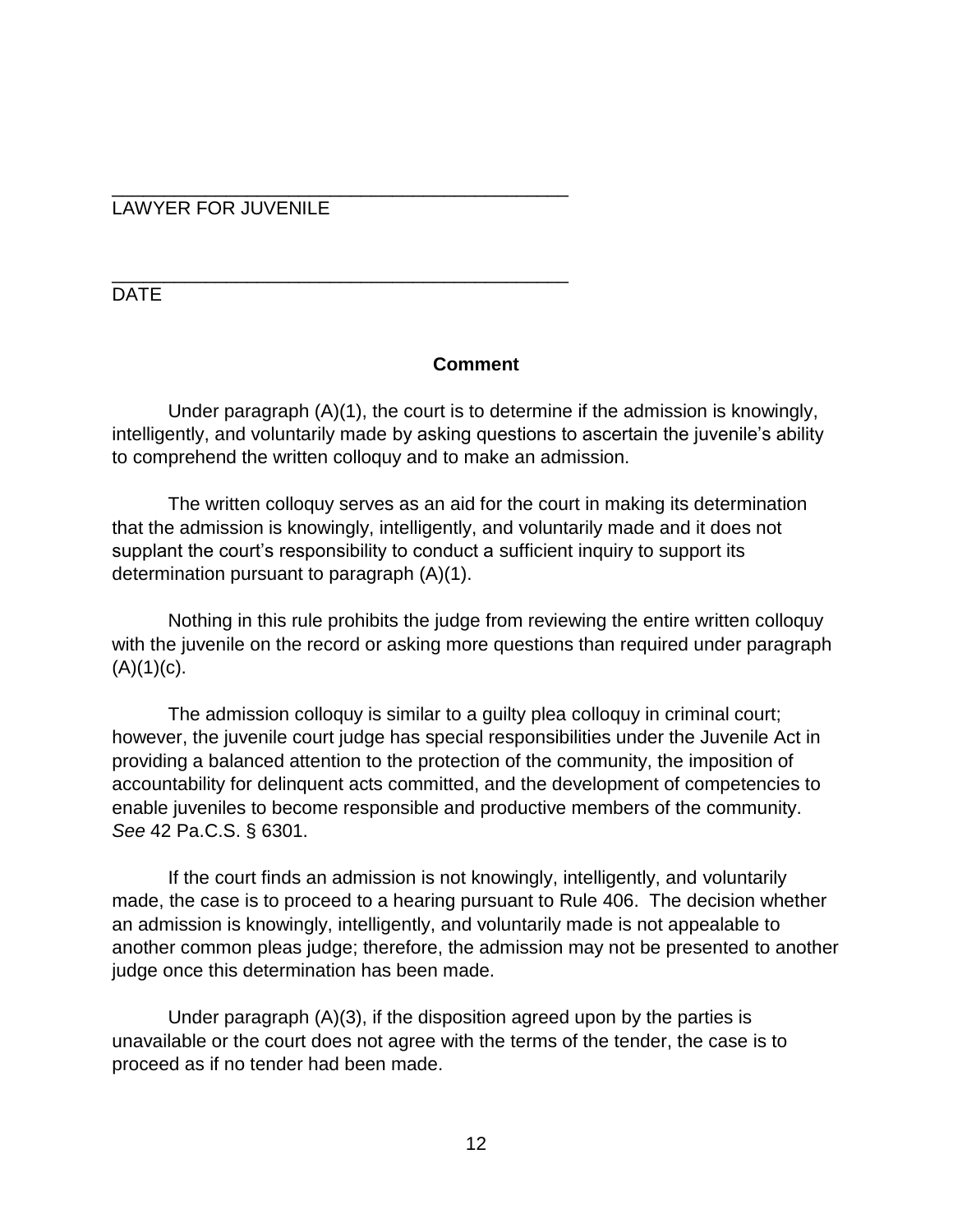The court is not to accept a plea of *nolo contendere. See In re B.P.Y.*, 712 A.2d 769 (Pa. Super. 1998).

If the court does not accept an agreement or finds an admission not to be knowingly, intelligently, and voluntarily made, a motion for recusal of the judge may be appropriate for the adjudicatory hearing.

Pursuant to paragraph (C), an attorney is to review the written admission colloquy with the juvenile prior to entering the courtroom. The practice in some judicial districts permitting the juvenile probation officer to review this colloquy with the juvenile is inconsistent with this rule.

Pursuant to paragraph (D), the written admission colloquy in paragraph (C) is to be amended when the juvenile is admitting to an act that would render the juvenile eligible for court-ordered involuntary treatment upon attaining 20 years of age **and SORNA registration and reporting requirements**. *See* 42 Pa.C.S. §§ 6358, 6403**, 9799.13(9), and 9799.15(a)(5)**. The court is to conduct a colloquy as to the potential consequences of an admission of this type using the form in paragraph (D).

The colloquy forms use several age-appropriate terms for the juvenile to understand; however, certain legal terms are contained in the form. It is expected that attorneys will explain these forms until their clients understand.

The forms used for admissions are to be substantially in the forms found at paragraphs (C)(4) and (D). The questions set forth are the minimal standard. A judicial district may choose to add requirements to these admission colloquies. Any addition to the required colloquies is considered a local rule and the procedures of Rule 121 **and Rule of Judicial Administration 103(d)** are to be followed if a judicial district chooses to make additions. *See* **[Rule 121] Pa.R.J.C.P. 121; Pa.R.J.A. No. 103(d)**.

The admission colloquies can be downloaded from the Supreme Court's webpage at

**[http://www.pacourts.us/T/BoardsCommittees/JuvenileCourtProcedural/] http://www.pacourts.us/forms/juvenile-delinquency-forms**. The forms are also available in Spanish.

The Pennsylvania Juvenile Collateral Consequences checklist is also available on the Supreme Court's webpage.

Nothing in this rule precludes the court from entering a consent decree after the acceptance of an admission.